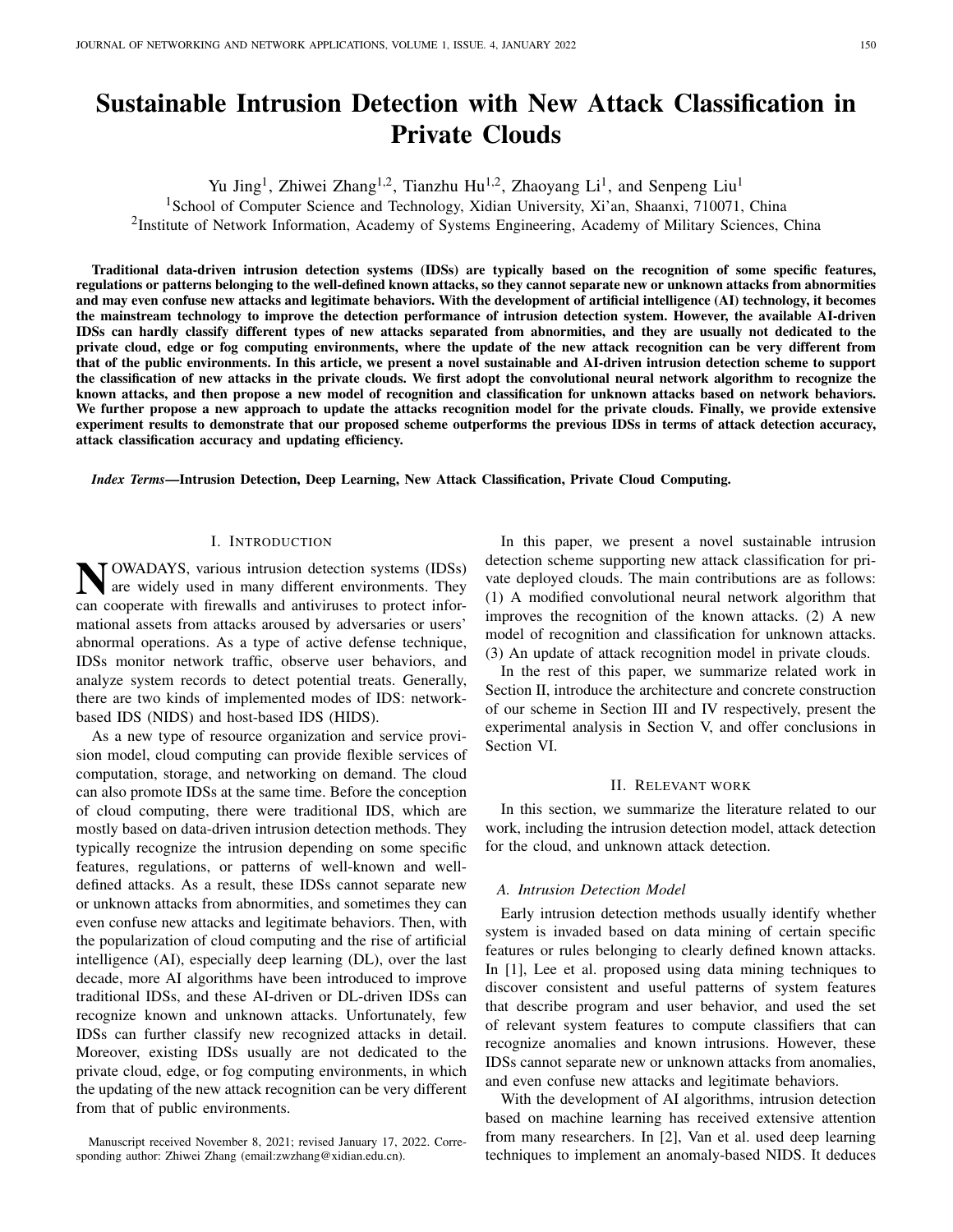part of its knowledge from incomplete data and the adaptability. Yin et al. explored how to model an intrusion detection system based on deep learning, and they proposed a deep learning approach for intrusion detection using recurrent neural networks (RNN-IDS) in [3]. Lianou et al. proposed a design that adopts a signature-based intrusion detection approach involving both centralized and distributed IDS modules in [4]. In [5], Tama et al. proposed an improved IDS based on hybrid feature selection and two-level classifier ensembles. A hybrid feature selection technique comprising three methods, that is, particle swarm optimization, ant colony algorithm, and genetic algorithm, to reduce the feature size of the training datasets. Mazini et al. proposed a new reliable hybrid method for an anomaly network-based IDS (A-NIDS) using an artificial bee colony (ABC) and AdaBoost algorithms to gain a high detection rate (DR) with a low false positive rate (FPR) in [6].[7] proposes an adaptive ensemble learning model. By adjusting the proportion of training data and setting up multiple decision trees, Sarker et al. construct a MultiTree algorithm. They choose several base classifiers, including decision tree, random forest, kNN, DNN, and design an ensemble adaptive voting algorithm.In [8], Otoum et al. presents a comprehensive analysis of the use of machine and deep learning (DL) solutions for IDS systems in wireless sensor networks (WSNs). They introduce restricted Boltzmann machine-based clustered IDS (RBC-IDS), a potential DL-based IDS methodology for monitoring critical infrastructures by WSNs. In [9], Sarker et al. present an Intrusion Detection Tree ("IntruDTree") machinelearning-based security model that first takes into account the ranking of security features according to their importance and then build a tree-based generalized intrusion detection model based on the selected important features.In [10], Otoum et al. propose a highly scalable and hybrid DNNs framework called scale-hybrid-IDS-AlertNet which can be used in realtime to effectively monitor the network traffic and hostlevel events to proactively alert possible cyberattacks.However, these solutions are not dedicated to private cloud, edge, or fog computing environments, and cannot accurately identify unknown attacks. Thus, they have high false alarm rates in real environments.

#### *B. Attack Detection for Cloud*

With the recent rise of cloud, edge, or fog computing, researchers have begun to study attack detection methods for these special environments. Hatef et al. presented a comprehensive and accurate solution to detect and prevent intrusions in cloud computing systems by using a hybrid method in [11], called HIDCC. Moustafa et al. proposed a collaborative anomaly detection framework (CADF) for detecting cyber attacks from cloud computing environments in [12]. In [13], Idhammad et al. presented a distributed machine learning intrusion detection system for cloud environments. The proposed system was designed to be inserted in the cloud side by side with the edge network components of the cloud provider. Nguyen et al. proposed a novel framework that leverages a deep learning approach to detect cyber attacks in the mobile cloud environment in [14]. Mugunthan et al. proposed method utilizes the hidden Markov Model for observing the flow in the network and the Random forest in classifying the detected attacks from the normal flow in [15]. In [16], system is designed to detect web attacks and is deployed on edge devices. The cloud handles the above challenges in the paradigm of the Edge of Things. Multiple concurrent deep models are used to enhance the stability of the system and the convenience in updating. [17] proposes a new system for detecting DDoS attacks in cloud computing environment. The proposed system is built using voting extreme learning machine (V-ELM), a type of artificial neural network. Dhanapal et al. proposed a novel method to detect slow HTTP DDoS attacks in the cloud in [18]. In [19], a new method is proposed to detect and defend against the DDoS attacks using autonomous multi agent system and the agents use the particle swarm optimization among themselves to have strong communication and accurate decision making. [20] proposes a big data framework to overcome traditional data processing limitations and to exploit distributed resources effectively for the most compute-intensive tasks. The identification of new attacks in private clouds may be very different from that in the public environment. These solutions cannot separate new or unknown attacks from anomalies, and perform poorly when encountering unknown intrusions.

## *C. Unknown Attack Detection*

As for unknown intrusion detection, there has been little research on discovery in this area to our knowledge. In [21], Denatious et al. conducted a survey on data mining techniques applied to intrusion detection systems for the effective identification of both known and unknown patterns of attacks, helping the users to develop secure information systems. Casas et al. proposed an unsupervised network intrusion detection system (UNIDS) capable of detecting unknown network attacks without using any kind of signatures, labeled traffic, or training in [22]. Jongsuebsuk et al. proposed detecting unknown or new network attack types with a fuzzy genetic algorithm approach in [23]. Xuan et al. presented a method of detecting APT attacks based on monitoring access to unknown domains, and this detection method resulted in high effectiveness in the initial stage of APT attacks in [24]. [25] propose a clusteringenhanced transfer learning approach, called CeHTL, which can automatically find the relation between the new attack and known attack. Zhang et al. investigates how the Extreme Value Theory (EVT) is applied to unknown network attack detection system and proposes a network intrusion detection method based on open set recognition in [26]. Based on open-set recognition, Zhang et al. propose the Open-CNN model to implement intrusion detection and detect unknown attacks in [27]. Wang et al. proposes an identification strategy for unknown attack behaviours through the joint learning of spatiotemporal features in [28]. Although these solutions can identify new or unknown attacks from anomalies, they cannot reclassify newly identified attacks and update the identified new attacks to the intrusion detection model.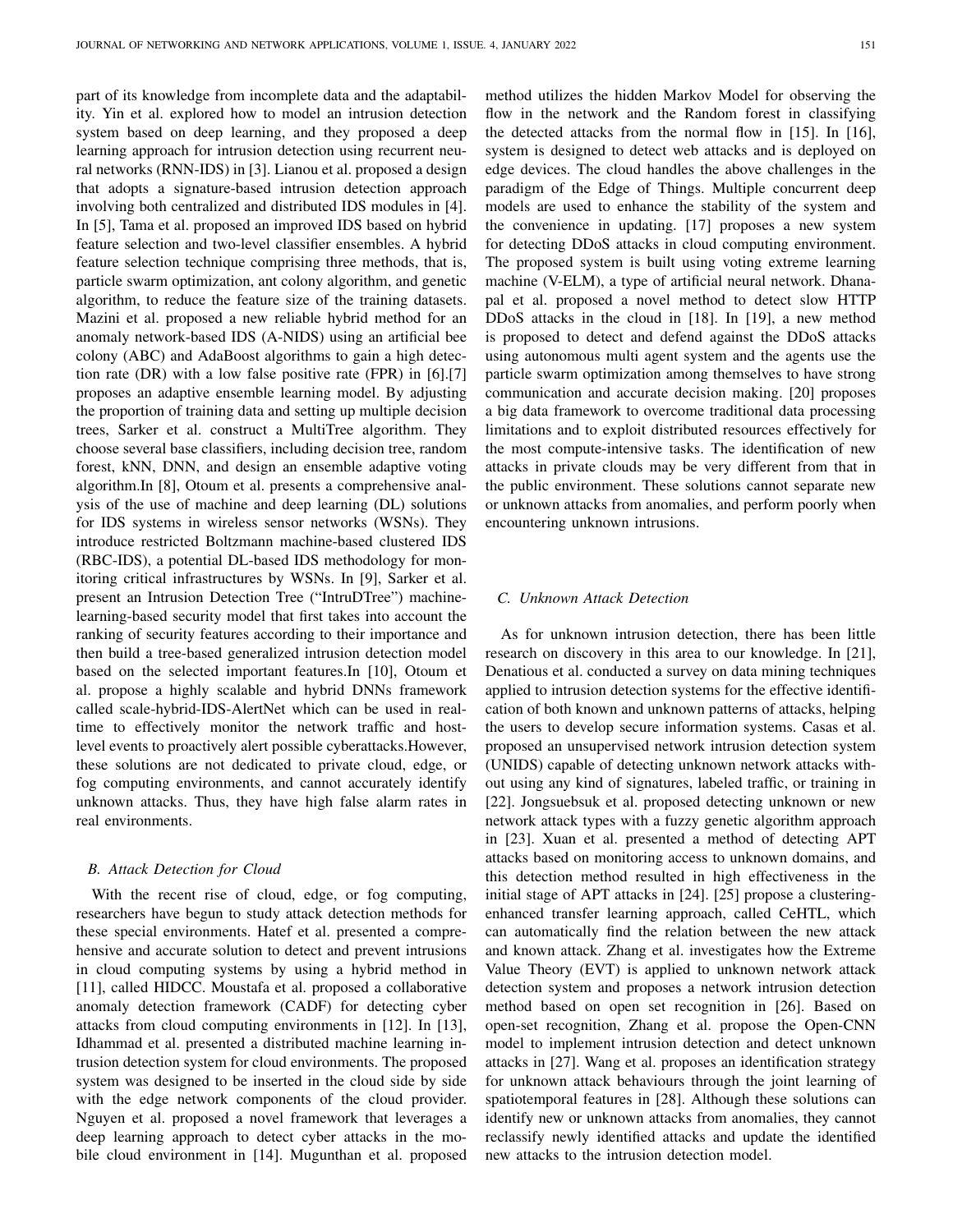

Fig. 1. System architecture.

## III. SUSTAINABLE INTRUSION DETECTION WITH NEW ATTACKS CLASSIFICATION IN PRIVATE CLOUDS

To solve the problem that existing IDSs cannot identify and classify unknown attacks, we present a novel sustainable intrusion detection scheme supporting new attack classification for private deployed clouds.

#### *A. The Concept of Unknown Attack Detection*

With the development of artificial algorithms, various classification algorithms have been applied to intrusion detection. However, there are always new attacks in the real world. When these detection models encounter new attacks that are not encountered during training, because the dataset trained by the model has difficulty covering all attack types, it will extract features of new attacks to match features of their known attack types, which can produce a high number of false positives.

After the detection model is deployed, when it is detected that a network behavior is different from the known daily behavior, and this behavior damages the normal operation of the system, we argue that this is an unknown abnormal behavior, mainly an attack.

#### *B. System Architecture*

We propose a new intrusion detection method using behavior logic analysis to recognize and classify unknown attacks in the private cloud. The architecture of our system is shown in Fig. 1, and has three main modules: detection of known attack module, detection of unknown attack module, and updated detection model module.

Detection of known attack module: We preprocess the captured raw network data as input to the model. The detection model based on a machine learning algorithm is used to detect the network behavior in the system and determine whether it is normal data or a known malicious intrusion. If neither, it is temporarily marked as unknown.

Detection of unknown attack module: For the unknown, we extract its behavior features and construct a behavior logic chain according to a time sequence, which is matched with the network behavior logic diagram generated by the system based on daily data, and further determine whether it is a normal behavior or a new type of attack. The behavior of the system is complex, so there are many behavioral logic diagrams generated. When the normal behavior chain matches one of the behavior logic diagrams, it is determined as a normal behavior, as shown in Fig.1.

Updated detection model module: Generate the newly discovered logical relationship of intrusion behavior into a network behavior chain to complete the sustainable update of the detection model, which ensures the sustainability of the model update process. Similar behaviors in the future can be found to determine whether it is an intrusion. The yellow nodes represent the generated new behavior logic chain in Fig.1.

## IV. THE CONCRETE SCHEME CONSTRUCTION OF SUSTAINABLE INTRUSION DETECTION WITH NEW ATTACKS CLASSIFICATION

In this section, we introduce the three modules of our proposed method in detail.

## *A. Detection of Known Attack*

Deep learning is developed based on shallow learning research, increasing the number of hidden layers and using massive data training so that it has better feature representation and learning ability. The convolutional neural network is a special deep learning algorithm. Since it was proposed, it has been used to make remarkable achievements in the fields of speech and image recognition. However, the application of convolutional neural networks in the field of network security is still in the developmental stage.

A convolutional neural network can simulate the multi-layer neural network of the human brain, promote the understanding of the complex relationship between network connection data features in the intrusion detection system, and extract more effective information for attack recognition through autonomous learning.

A convolutional neural network is essentially a mapping from input to output. If the input data are trained by the mode of the network itself, the mapping relationship between input and output can be obtained without any precise mathematical expression between the input and output.

The basic structure of a convolutional neural network consists of an input layer, convolution layer, pooling layer, full connection layer, and output layer. The input layer is used to preprocess the original input data, such as de-mean, normalization, and whitening. The convolution layer uses filters to extract features at different levels from the input data by setting a series of parameters. The pooling layer can compress network parameters, reduce overfitting, and reduce network complexity. The neurons in the fully connected layer are connected to all neurons in the upper layer, which is located at the last layer of convolutional neural network to calculate the probability of the category.

Convolutional neural network model training includes forward propagation and error back propagation. First, the prediction results are obtained through forward transmission, and then the error is calculated. Finally, the model parameters are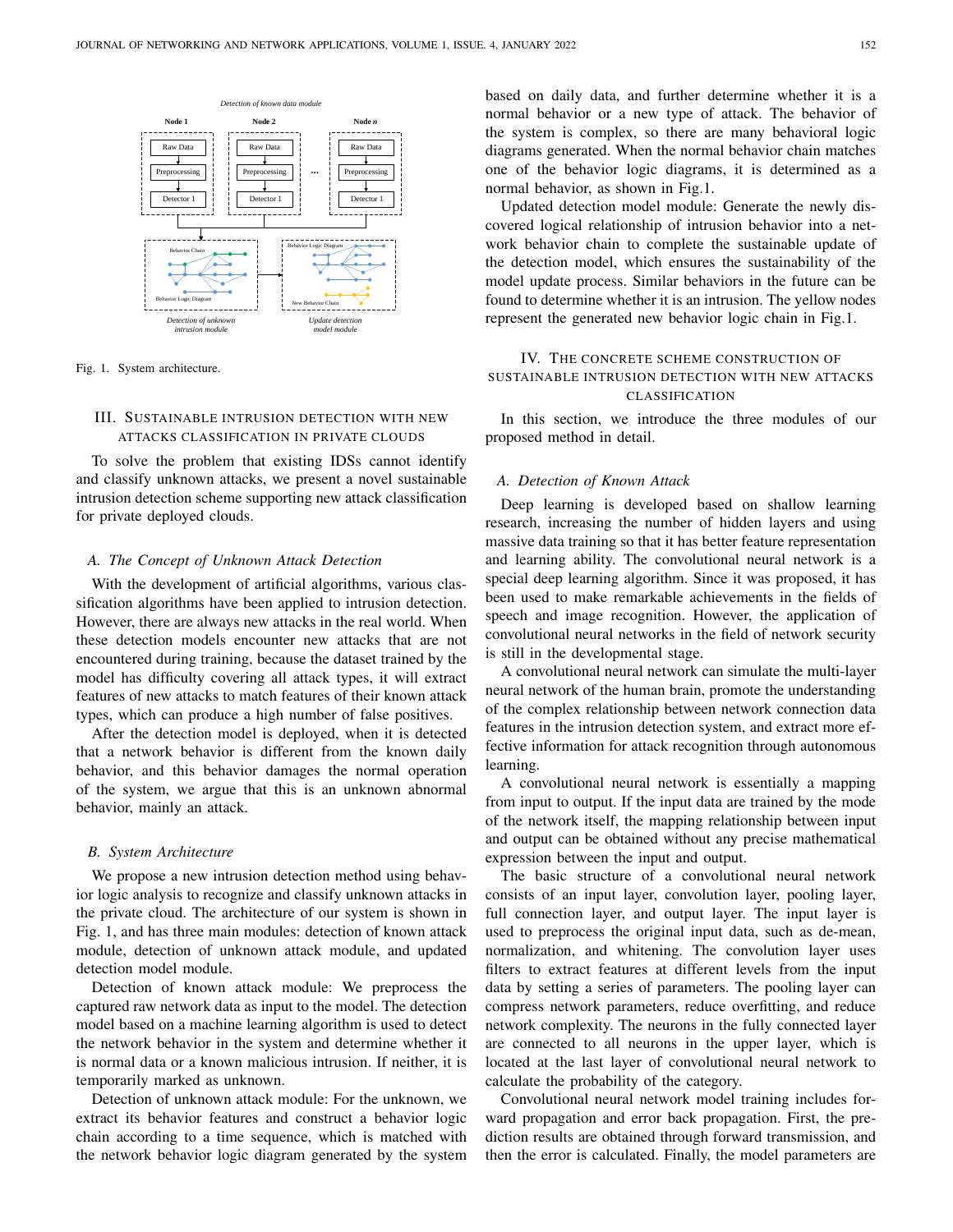updated by error back propagation, and the final convolutional neural network intrusion detection model is obtained by iteration.

#### *1) Convolutional calculation*

Firstly, in the forward transfer stage, the feature vector is preprocessed and then convolution is performed with the convolution kernel to obtain the feature matrix with the same number and format as the convolution kernel. Defining  $\otimes$  as convolution operation, then the convolution process can be expressed as:

$$
X^{(i+1)} = f\left(\sum_{k \in M} W_{jk}^{(i)} \otimes X^{(i)} + b_j^{(i)}\right),\tag{1}
$$

in which,  $W_{jk}^{(i)}$  represents the  $i-th$  layer, the  $k-th$  input feature vector corresponds to the  $j - th$  convolution kernel parameter,  $X^i$  represents the input feature vector of the  $i-th$ convolution layer,  $X^{i+1}$  represents the output of the  $j - th$ convolution kernel in the  $i-th$  convolution layer,  $b_j^{(i)}$  is the bias vector of the  $j - th$  convolution kernel in the  $i - th$ convolution layer,  $f(x)$  is the incentive function, M is the set of all input feature vectors.

#### *2) Pooling operation*

The pooling is to extract the features between data, thereby reducing the amount of data transferred to the next layer of network. The down-sampling of the sampling layer based on the principle of local correlation , which can reduce the amount of data and retain sufficient useful information. Suppose the output of the sampling layer after the  $i-th$  convolution layer is  $X^{i+1}$ , and the input is  $X^i$ , which means the output of the  $i - th$  convolution layer. The forward transmission process of the sampling process can be expressed as:

$$
X^{(i+1)} = subsampling\left(X^{(i)}\right),\tag{2}
$$

in which,  $subsampling(x)$  is a sampling function, and the common sampling methods are maximum sampling and mean sampling. In the sampling process, the multiplicative bias is 1 and the additive bias is 0. In the training process, a one-dimensional feature vector is finally generated through multiple convolution and sampling operations.

## *3) Fully connected layer*

After convolution and pooling operations, the input data are transformed into feature vectors, which cannot be directly used for classification. It is necessary to further classify the feature vectors by connecting the full connection layer. Full connection layer forward transmission process can be described as:

$$
c^{(l+1)} = w^{(l+1)}a^{(l)} + b^{(l+1)},
$$
\n(3)

$$
a^{(l+1)} = f\left(c^{(l+1)}\right), \tag{4}
$$

in which,  $l = 1, 2, \dots, L$ , where L is the total number of layers in the output layer,  $a^{l+1}$  represents the output of  $(l +$ 1) – th layer,  $c^{l+1}$  represents the input weighted sum vector of  $(l + 1) - th$  layer,  $f(x)$  is the excitation function,  $w^{l+1}$ 

is the weight of  $(l + 1) - th$  layer, and  $b^{l+1}$  is the bias of  $(l + 1) - th$  layer.

## *4) Error calculation*

Normally, mean square error ( MSE ) is used as the error function. For the training set, assuming that the output of the neural network is the number of output neurons, the mean square error can be described as :

$$
J(w, b) = E_k = \frac{1}{2} \sum_{i=1}^{n} (\hat{y}_k - y_k)^2,
$$
 (5)

where  $E_k$  is the mean square error of the  $k-th$  output, which is related to weight  $w$  and threshold  $b$ .

*5) Error back propagation*

The principle of the parameter updating process of the neural network model is to adopt the gradient descent strategy, and adjust the parameters with the negative gradient direction of the target as the standard, that is, to update the weights and thresholds according to the reverse results of the error function. Suppose the error function is  $J(w, b)$ . In fully connected neural networks, the vector expression for parameter update is:

$$
w^{(l)} = w^{(l)} - \alpha \frac{\partial J}{\partial w^{(l)}},\tag{6}
$$

$$
b^{(l)} = b^{(l)} - \alpha \frac{\partial J}{\partial b^{(l)}},\tag{7}
$$

in which,  $\alpha$  is the learning rate. From the chain derivation rule, we can get:

$$
\frac{\partial J}{\partial w^{(l)}} = \delta^{(i+1)} \left( a^{(l)} \right)^T, \tag{8}
$$

$$
\frac{\partial J}{\partial b^{(l)}} = \delta^{(l+1)},\tag{9}
$$

$$
\delta^{(l+1)} = \frac{\partial J}{\partial a^{(l+1)}} f\left(c^{(l+1)}\right), (l = 1, 2, 3, \dots, L-1), (10)
$$

in which,  $\delta^0$  is called the energy function. According to Formula (5), all parameters of the output layer are updated after several iterations.

The error back propagation of the pooling layer is different from the back error propagation of the fully connected part, the pooling layer reduces the dimension of the feature matrix, so  $\delta^{i+1}$  needs to be up-sampled  $up()$  as the matrix dimension of the convolution layer:

$$
\delta^{(i)} = f'\left(c^{(i+1)}\right) * up\left(\delta^{(i+1)}\right),\tag{11}
$$

in which,  $*$  represents the multiplication of each element. The calculation process of the error back propagation parameters of the convolution layer is similar to that of the fully connected layer. Similarly, the vector expression of the parameter update is :

$$
W_{jk}^{(i)} = W_{jk}^{(i)} - \alpha \left( X^{(i-1)} * (\delta^{(i)})^T \right), \quad (12)
$$

$$
b_j^{(i)} = b_j^{(i)} - \alpha \sum_{s,t} \left( \delta^{(l)} \right)_{st}, \tag{13}
$$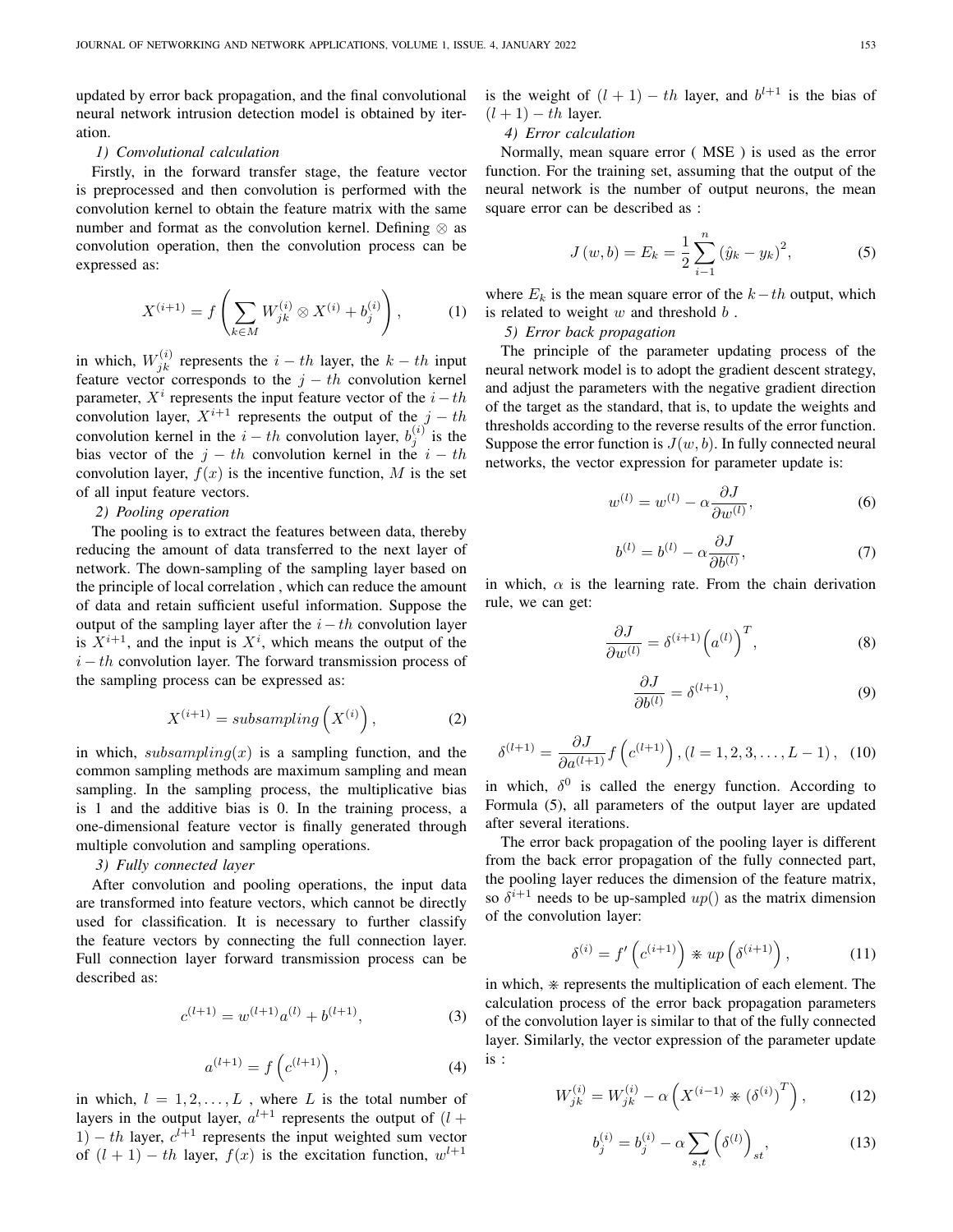$$
\frac{\partial J}{\partial b_j^{(i)}} = \sum_{s,t} \left( \delta^{(l)} \right)_{st},\tag{14}
$$

$$
\frac{\partial J}{\partial W_{jk}^{(i)}} = X^{(i-1)} \ast \left(\delta^{(i)}\right)^T, \tag{15}
$$

in which,  $(x)_{st}$  means to traverse all elements of x.

#### *B. Detection of an Unknown Attack*

We extract the behavior features of the unknown network behavior to construct its behavior logic chain, and match the network behavior logic diagram of the system to further determine whether it is a new type of attack.

#### *1) Recording network behavior*

We first define a variety of network behaviors in the private cloud, and then propose a multi-dimensional network behavior recording method combined with the features of network communication data. The quantified expression of the network behavior provides support for the construction of the network behavior logic chain.

The definitions of the main network behaviors is as follows. Address resolution behavior: The network behavior in which the access node requests the management node to convert the network address to a physical address. It can be further divided into address resolution request behavior and address resolution response behavior.

Dynamic address allocation behavior: When a new node accesses the network, the network behavior that requests the network management node to dynamically assign the unique address identifier. It can also be divided into dynamic address request behavior, dynamic address provision behavior, dynamic address selection behavior, dynamic address confirmation behavior, dynamic address re-request behavior, and dynamic address update behavior.

Data transmission behavior: The network behavior of a network node transmitting data to other nodes.

Connection establishment behavior: The network behavior in which a network node and other nodes establish a communication connection for data transmission. It can be divided into connection establishment request behavior, connection establishment response behavior, and connection establishment confirmation behavior.

Connection release behavior: The network behavior in which a network node and other nodes release the connection after completing data transmission. It can be divided into connection release request behavior, connection release response behavior, and connection release confirmation behavior.

Service request behavior: The network behavior in which a network node provides a service description to a network management node to request service. It can be divided into request service description behavior, request service matching behavior, and request service response behavior.

In private clouds, to identify the above network behaviors, the network communication data packets can be captured, and the network behavior identification can be completed by analyzing the protocol identifier or other protocol type fields in the header of the data packet. Finally, the sub-behavior is determined according to the type of control field in the packet.

## *2) Construct network behavior transition diagram*

Taking the single network data transmission between nodes as the basic unit, and the topology information of each node on each data transmission path, the network behavior information and the temporal relationship between behaviors are recorded. The basic unit that records the network behavior and its temporal relationship on a single data transmission path is called the "information chain".

Taking multiple network behavior information chains within a certain period between the specified source node and the destination node as the input, multiple network behaviors arranged in chronological order within the information chain are extracted, and similar network behaviors among the information chains are merged.

The records of each network behavior are regarded as a multi-dimensional representation vector. The data of each dimension of a single representation vector is normalized and standardized, so that the labeled data of different specifications are transformed into the same specification. Then, the multidimensional representation vector corresponding to the same kind of network behavior is calculated by dot product, and the results are compared with the preset threshold ( this threshold can be set by the total number of network behavior ). If it is greater than this threshold, it is regarded as the similarity of network behaviors. These two network behaviors can be regarded as the same kind, and the same kind of network behaviors can be integrated. The integration of the whole network similar behaviors can be completed by circulating this process.

After merging similar network behaviors in multiple information chains, the state transition probability matrix based on the Markov property is used to determine the network behavior transition diagram. First, we determine the initial state vector of network behavior inference and calculate the first-order state transition probability matrix. Then, we use the first-order state transition probability matrix, the probability value of the current state transition to each state in the next step is calculated, and the logic inference is made.

The process of constructing the first-order state transition probability matrix is as follows: The time step of the initial behavior in the information chain is set to 1, and the time step of the next behavior is set to 2, and so on, until the time step of the last behavior is  $T$ . Taking the network behavior,  $x$ , occurring at the time step,  $t$ , as an example, the number of times,  $n$ , of a network behavior,  $y$ , appearing in multiple information chains at  $t + 1$  time is counted, and the ratio of n to the total number of network behavior  $N$  is the probability of network behavior x transferring to network behavior y at t time. By applying this process to any two network behaviors, the state transition probability matrix of network behavior at t time can be obtained. For each time step cycle in a time period  $T$ , the transition probability matrix for each step of state transition prediction can be obtained. Each node in the network behavior is connected, and the network behavior transition diagram is constructed with the weight of the state transition probability as the edge.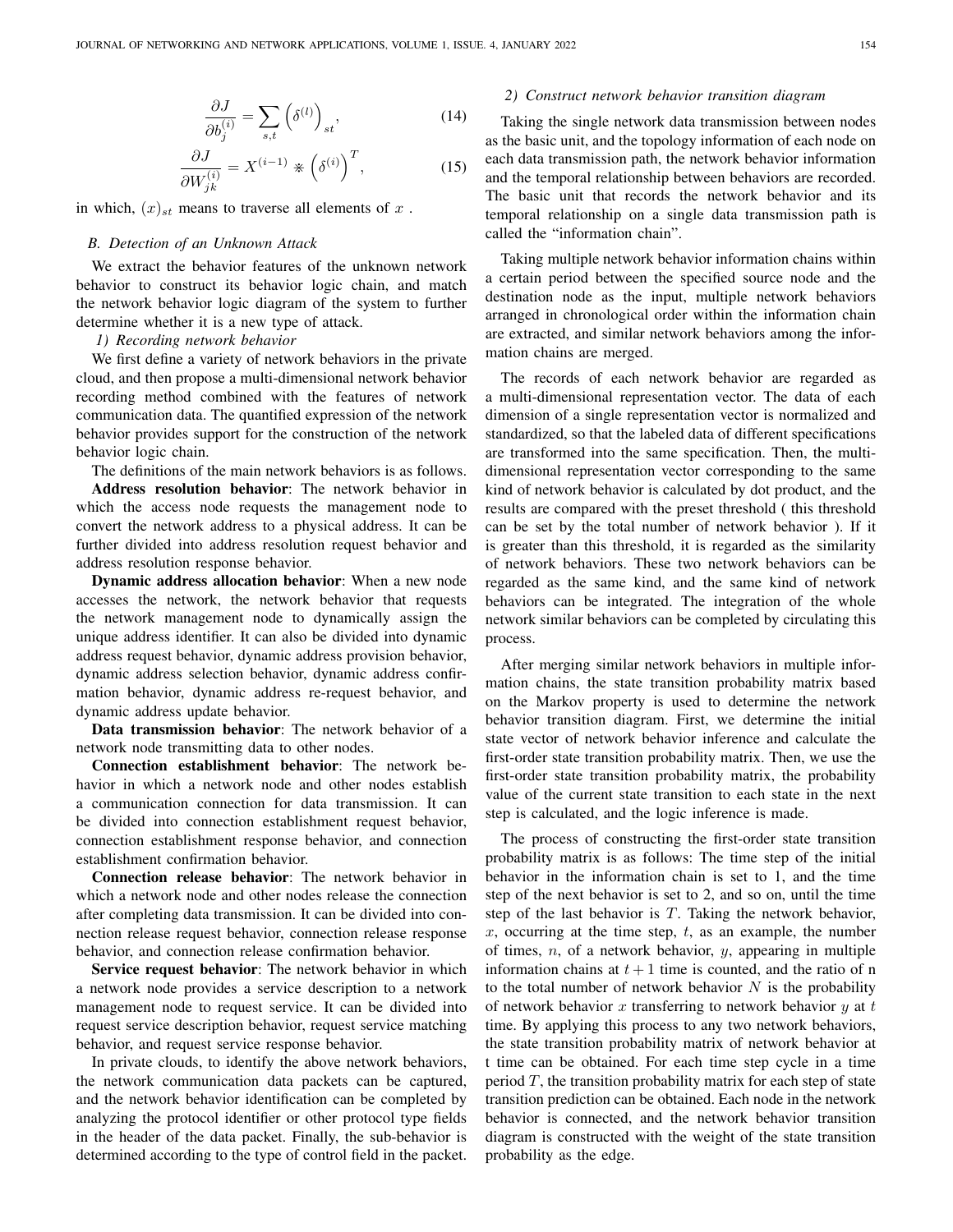## *3) Generate network behavior logic diagram*

Among the various behavior transition graphs constructed, the number of behavior chains connecting the source node and the destination node is large, and the transfer logic relationship between behaviors is complex. To extract a strong logical network behavior logic chain from each network behavior transition graph, the Path Ranking Algorithm (PRA) algorithm based on graph structure is adopted, and the state transition probability between network behavior nodes is used as a feature for chain prediction reasoning.

Random walk feature selection method is used to prune secondary paths. There are two feature selection metrics : set precision and coverage on each relationship path  $\pi$ . The accuracy calculation formula is as follows :

$$
precision(\pi) = \frac{1}{n} \sum_{i} P(s_i \to G_i; \pi), \tag{16}
$$

$$
coverage(\pi) = \sum_{i} I(P(s_i \to G_i; \pi) > 0), \qquad (17)
$$

in which,  $P(s_i \to G_i; \pi)$  is based on the source agent  $s_i$  as the starting point, and the probability of reaching the target agent by performing a random walk along the relational path  $\pi$ . The PRA algorithm sets thresholds for precision and coverage respectively. Only when the two measurement values are not less than the relationship path of the set parameters, can they be retained as features . After selecting useful relational paths as features, we need to calculate their eigenvalues  $s_{h,p(e)}$  for each path network behavior  $(h, t)$ .  $s_{h, p(e)}$  can be understood as the probability that  $t$  can be reached from  $h$  along the path P. In the initial stage of random walk,  $s_{h,p(e)}$  is initialized to 1. If  $e = s$ , otherwise, it is initialized to 0. The updating principle of  $s_{h,p(e)}$  during random walk is as follows :

$$
s_{h,p(e)} = \sum_{e' \in range(p')} s_{h,p'(e')}(e') \cdot P(e|e';r_l). \tag{18}
$$

In the above formula,  $P(e|e';r_l) = r_l(e',e)/|r_l(e')|$  indicates the probability that a node e can be reached by walking along the relationship  $r_l$  one step from node  $e'$ . By calculating the reachability of head-tail pair network behavior on each feature relation path, the values of all features of the head-tail pair network behavior  $(h, t)$  can be obtained.

For relation r, after a series of path features  $P_r$  =  $\{P_1, \ldots, P_n\}$  are obtained by random walk, PRA uses these path features to calculate. The score calculation method of a combination of head network behavior and tail network behavior is as follows :

$$
score = \sum_{p_i \in P_r} \theta_i s_{h, p_i(e)} \tag{19}
$$

Based on the score of each path, the importance of the relationship path is sorted. We take the highest-ranking value, that is, the behavior chain with the strongest logic in the relational path as the behavior logic chain from the source node to the target node. These behavior logic chains are reduced and merged to form a network behavior logic diagram, shown as Fig. 2.



Fig. 2. Unknown abnormal behavior detection process.

## *4) Extract the network behavior chain for detection*

After the current behavior is judged as unknown by the attack detection model, the network behavior temporal relationship information of all tasks from the current time to a fixed time interval is collected for similar behavior merging to form a behavior chain. The network behavior chain after pretreatment is detected and analyzed. When the behavior chain cannot match the network behavior logic diagram, the behavior chain is marked as abnormal, and the network behavior between nodes corresponding to this behavior chain is prevented in time.

In Fig. 2, the nodes  $A, B, C, D, E, F$ , and H represent the network behavior between nodes in the private cloud environment. Multiple real-time temporal relationship information chains of network behaviors among nodes in the network are used as input, and similar behaviors are merged to form the behavior chain. For a network behavior chain, the network behavior logic diagram predicts what will happen next based on the network behavior observed in the training stage, to determine whether the unknown behavior is abnormal.

#### *C. Updating detection model*

When a behavior chain is marked as abnormal, a new intrusion logical chain is generated according to the network behavior sequence. The construction of new intrusion logical chain mainly includes the following four categories: sequential execution, concurrent execution, new task detection, and loop recognition.

If a sequence always follows a node, that is, the probability is 1, then it is considered that the current behavior and historical behavior sequence are from the same chain, and they are merged into the workflow of this chain. For example, Fig. 3 (a) shows that a sequence  $\{A, B, C\}$  whose output is predicted to be  $\{D: 1.0\}$  determines that  $\{A, B, C, D\}$  comes from a chain.

Figure 3 (b) shows that if the output of the previous module is a set of different network behavior sets with probability sum of 1, there is a divergence point. After we merge the predicted maximum probability behavior into the historical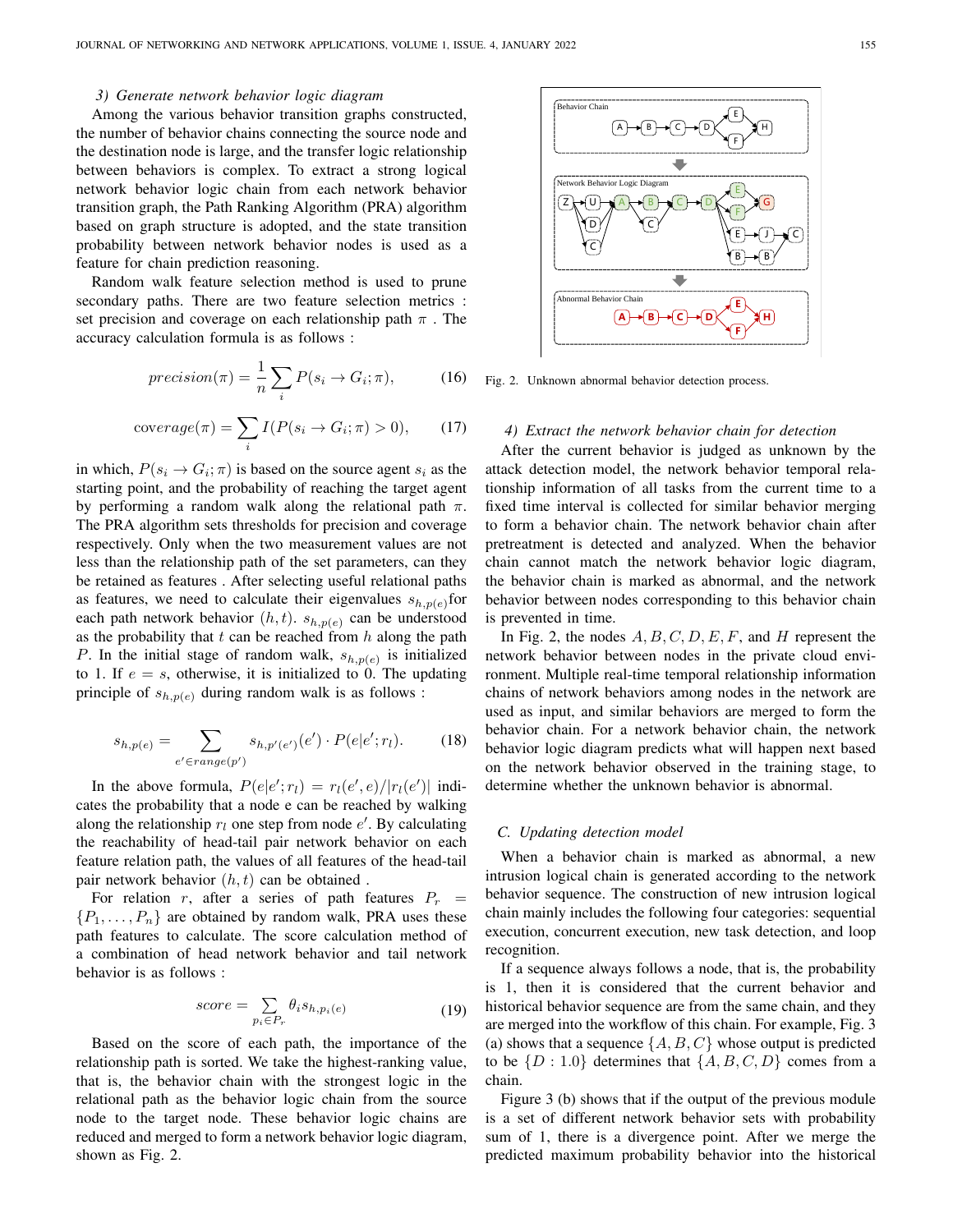

Fig. 3. Types of construction of the new intrusion logic chain.

behavior sequence, the next maximum probability behavior will appear again in the next prediction, and its probability will be higher compared with the previous prediction. When all the network behaviors at the divergence point are included in the historical behavior sequence, the prediction will finally become certain. For example, sequence  $\{B, C, D\}$ , output prediction  $\{E : 0.8, F : 0.2\}$ ; after merging E into historical behavior sequence  $\{C, D, E\}$ , with the output prediction  ${F : 1.0}$ , it is determined that E and F are from concurrent threads.

Figure 3 (c) shows that if the network behavior of the candidate set predicted by the divergence point does not appear one after another, the next prediction will be a deterministic prediction of a new network behavior by merging a network behavior of the candidate set into a historical sequence. For example, in the case of  $\{C, D, E \to F : 1.0\} \{C, D, G \to H$ : 1.0}, we stop extending the current network behavior logic chain (stop at  $D$  in this case) and begin to build behavior logic chain for new network behavior.

As shown in Fig. 3 (d), if there are repeated fragments in a historical behavior sequence, such as  $\{A, B, C, D, C, D\}$ , we can identify the repeated fragments  $\{C, D\}$  as loops.

#### V. EXPERIMENT RESULTS AND DISCUSSION

In our section, we introduce the environment and dataset used in our experiment, and analyze our method from the aspects of effectiveness.

#### *A. Experimental setup*

The main difference between network traffic and Internet traffic data in the cloud environment is that the cloud environment contains the internal communication between virtual machines on the same physical machine. Only data collected by traditional intrusion detection methods cannot adequately reflect the network situation in the private cloud environment.

Therefore, in our experiments, we used the CIC-IDS2017 dataset mixed with datasets collected from private cloud environments for evaluating the performance of our model.

Due to the network virtualization, private clouds typically employ a multi-layered network structure, and there are four types of network traffic. (1)VM-NET is used to represent the



Fig. 4. Private cloud network architecture.

network traffic between the virtual machine and the outside of the cloud environment. These traffics could pass through the physical machine network port and various internal network equipment, and ultimately achieve the destination address. (2)Host-Host is used to represent the mutual communication flow between physical machines in the cloud environment, which only passed through the internal switches in the cloud environment. (3)VM-VM is used to represent the communication flow between virtual machines in cloud environment, which was divided into two categories: One was the communication between virtual machines on the same physical machine, which did not involve external network equipment. (4)The other was the communication between virtual machines on different physical machines. The path would reach the destination virtual machine through the physical machine network port.

To make the model more consistent with the actual production environment, we collected the communication traffic flow data between one hundred nodes in a private cloud. We collected virtual machine traffic data through the same physical network port and stored it as pcap files. The collected network data was formatted and saved by CICFlowMeter component, and then the extracted feature data was transmitted to the intrusion detection module after data preprocessing. The dataset included common communication protocols such as TCP, UDP, HTTP, HTTPS, FTP, and DHCP. The network virtualization architecture is shown as Fig. 4.

The CIC-IDS2017 intrusion detection dataset was compiled and published by the Canadian Institute of Cyber Security, including benign and latest common attacks: Brute force, DoS, DDoS, XSS, SQL Inject, PortScans and Botnets. The dataset included common network protocols such as HTTP, HTTPS, FTP, SSH, and Email. Furthermore, it provided massive realworld pcap file data. The CICFlowMeter tool could extract network flow features from the network communication data. We combined the data we collected in the actual environment with the data in the CIC-IDS2017 dataset to form a mixed data set with ten types of attack data and one type of normal data. To avoid the problem of data imbalance in multi-classification training, we adopted the mixed sampling method to resample the dataset and thereby improve the detection accuracy of small data samples. Our mixed dataset contains Benign, Bot, DDoS, DoS GoldenEye, DoS Hulk, Dos Slowhttptest, DoS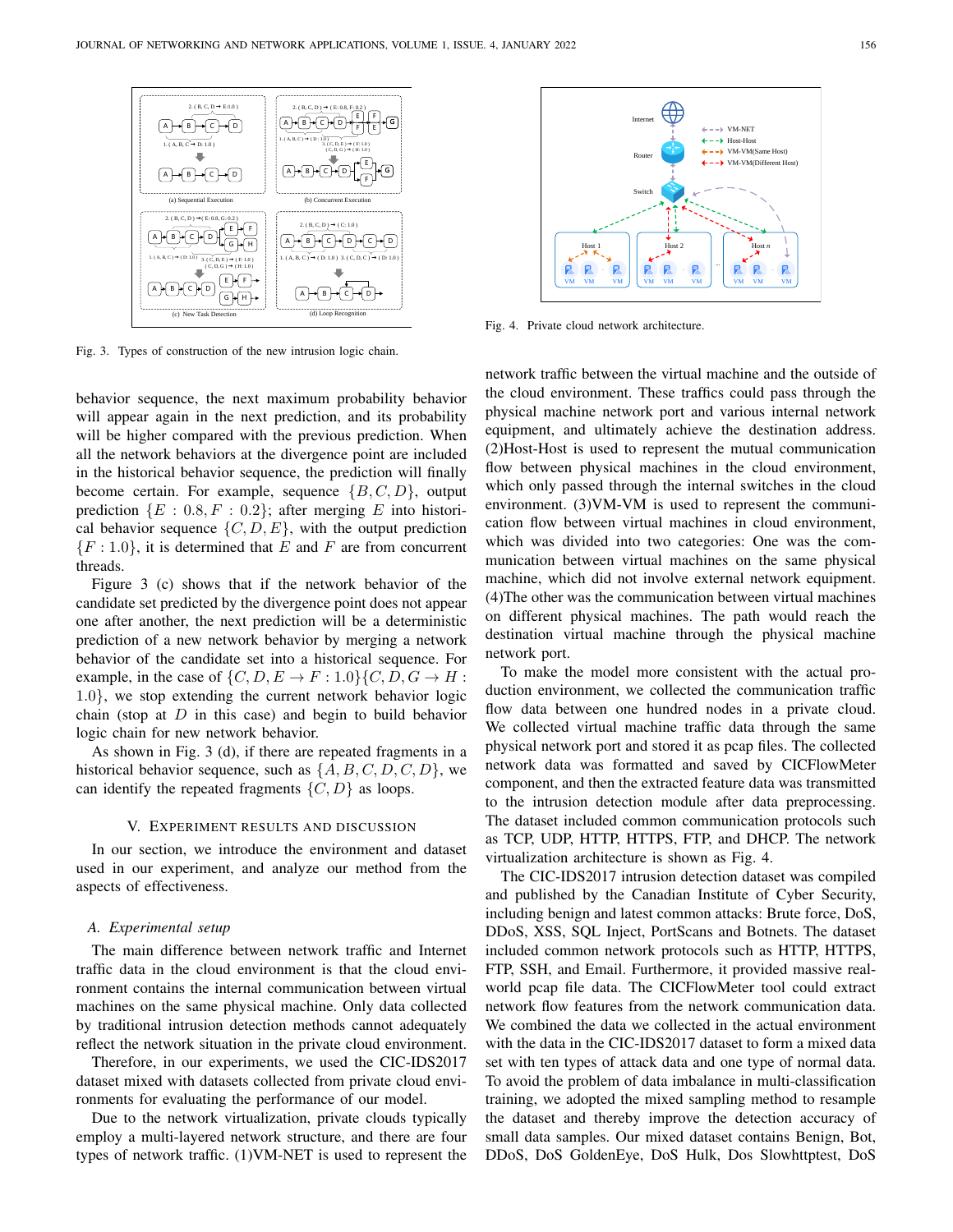TABLE I COMPONENTS OF THE DATASET.

|                    | <b>NUMBER</b> |  |
|--------------------|---------------|--|
| Benign             | 100000        |  |
| Bot                | 100000        |  |
| DDoS               | 100000        |  |
| DoS GoldenEye      | 100000        |  |
| DoS Hulk           | 100000        |  |
| DoS Slowhttptest   | 100000        |  |
| DoS Slowloris      | 100000        |  |
| <b>FTP-Patator</b> | 100000        |  |
| PortScan           | 100000        |  |
| <b>SSH-Patator</b> | 100000        |  |
| Web Attack         | 100000        |  |

TABLE II CLASSIFICATION ACCURACY COMPARISON AMONG DIFFERENT MODELS

|                    | <b>LSTM</b> | <b>DNN</b> | Ours |
|--------------------|-------------|------------|------|
| <b>BENIGN</b>      | 0.88        | 0.91       | 0.99 |
| <b>Bot</b>         | 0.94        | 0.23       | 0.96 |
| DDoS               | 0.97        | 0.98       | 0.99 |
| DoS GoldenEye      | 0.57        | 0.58       | 0.96 |
| DoS Hulk           | 0.94        | 0.98       | 0.98 |
| DoS Slowhttptest   | 0.95        | 0.39       | 0.97 |
| DoS slowloris      | 0.87        | 0.65       | 0.95 |
| FTP-Patator        | 0.94        | 0.68       | 0.97 |
| PortScan           | 0.97        | 0.90       | 0.99 |
| <b>SSH-Patator</b> | 0.89        | 0.20       | 0.71 |
| Web Attack         | 0.67        | 0.08       | 0.67 |

Slowloris, FTP-Patator, PortScan, SSH-Patator, Web Attack, each of which has 100,000 samples, as shown in Table I.

#### *B. Analysis of Effectiveness*

The experimental environment was built based on a PC with Ubuntu18.04 64-bit system, Intel(R) Xeon Silver 4216 CPU @ 2.1GHz, GeForce RTX 2080 Ti GPU, 128GB RAM. We used the Python 3.8 and scikit-learn machine learning library as programming languages and tools.

The detection of the known data module used the convolutional neural network to discover and classify known intrusions. The convolutional neural network model used a 2D convolution layer, and the number of convolution filters was 32, 64, and 128. We selected 80% from the data set as the training data set and the remaining 20% as the test data set.

It can be seen from Table II that our proposed scheme had the highest accuracy in known intrusion detection, especially the detection accuracy of PortScan and DDoS; two highfrequency network attacks reached 0.99.

In addition, we selected a number of different categories as known categories, including BENIGN, DDoS, DoS, PortScan, and FTP Patator, and other categories as unknown categories. It is worth noting that in the test phase, if an unknown attack



Fig. 5. The accuracy of different model under different unknown attack types.



Fig. 6. The recall of different model under different unknown attack types.



Fig. 7. The F1-score of different model under different unknown attack types.

as input was identified as known data, it was also considered a decision error.

It can be seen from Fig.5 that our method had similar accuracy in detecting unknown types of intrusions and known types of intrusions, and both had high accuracy. When the model is trained with all data types, it can be seen that the accuracy of the three models is similar. However, after mixing unknown intrusion data in the testing process, other high-precision models have greatly reduced the accuracy of detecting known types of intrusion as the types of unknown intrusion data increase.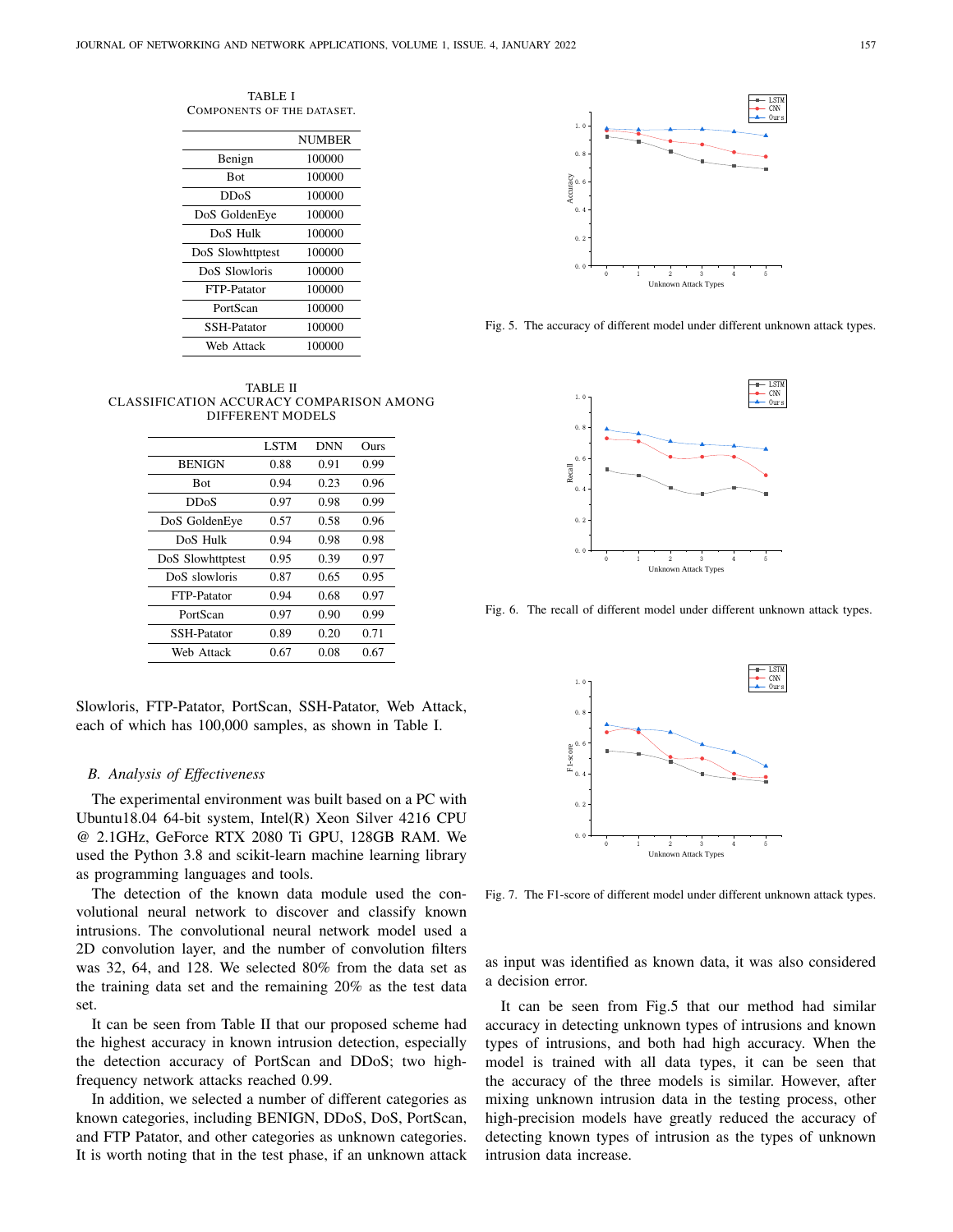## VI. CONCLUSION

This paper proposed a novel intrusion detection scheme for CPSs with private clouds, and it was designed to recognize and classify unknown attacks without any external acknowledgment of these new attacks. Our future work will focus on developing new learning methods to improve the generalization detection ability of intrusion detection models. With the rapid development and widespread application of intelligent equipment as well as intelligent systems, this self-evolution quality will empower the AI-driven protection techniques for military, medical, industrial, and other security- and privacysensitive scenarios.

#### ACKNOWLEDGMENT

This work was supported by the National Natural Science Foundation of China (61941114), the Project of Hainan Province Key Research and Development Program (ZDYF2019202), the Key R&D Program of Shaanxi Province (2021ZDLGY03-10), and the Fundamental Research Funds for the Central Universities (JB210301).

#### **REFERENCES**

- [1] W Lee, S Stolfo, "Data mining approaches for intrusion detection," *7th USENIX Security Symposium*, pp. 79–94, 1998.
- [2] N. T. Van, T. N. Thinh, "An anomaly-based network intrusion detection system using deep learning," in *2017 international conference on system science and engineering (ICSSE) IEEE*, 2017, 210-214.
- [3] C. Yin, Y. Zhu, J. Fei, et al., "A deep learning approach for intrusion detection using recurrent neural networks," *Ieee Access*, 2017, 5, 21954- 21961.
- [4] I. lianou, P. kypros, et al., "A signature-based intrusion detection system for the Internet of Things," *Information and Communication Technology Form (2018)*.
- [5] B. A. Tama, M. Comuzzi, K. H. Rhee, "TSE-IDS: A two-stage classifier ensemble for intelligent anomaly-based intrusion detection system". *IEEE Access*, 2019, 7, 94497-94507.
- [6] M. Mazini, B. Shirazi, I. Mahdavi, "Anomaly network-based intrusion detection system using a reliable hybrid artificial bee colony and AdaBoost algorithms". *Journal of King Saud University-Computer and Information Sciences*, 2019, 31(4), 541-553.
- [7] Gao X, Shan C, Hu C, et al. "An adaptive ensemble machine learning model for intrusion detection". *IEEE Access*, 2019, 7: 82512-82521.
- [8] Otoum S, Kantarci B, Mouftah H T. "On the feasibility of deep learning in sensor network intrusion detection". *IEEE Networking Letters*, 2019, 1(2): 68-71.
- [9] Sarker I H, Abushark Y B, Alsolami F, et al. "Intrudtree: a machine learning based cyber security intrusion detection model". *Symmetry*, 2020, 12(5): 754.
- [10] Ferrag M A, Maglaras L, Moschoyiannis S, et al. "Deep learning for cyber security intrusion detection: Approaches, datasets, and comparative study". *Journal of Information Security and Applications*, 2020, 50: 102419.
- [11] M. A. Hatef, V. Shaker, M. R. Jabbarpour, et al., "HIDCC: A hybrid intrusion detection approach in cloud computing". in *Concurrency and Computation: Practice and Experience*, 2018, 30(3).
- [12] N. Moustafa, G. Creech, E. Sitnikova, et al., "Collaborative anomaly detection framework for handling big data of cloud computing". in *2017 military communications and information systems conference (MilCIS)*. IEEE, 2017, 1-6.
- [13] M. Idhammad, K. Afdel, M. Belouch, "Distributed intrusion detection system for cloud environments based on data mining techniques", *Procedia Computer Science*, 2018, 127, 35-41.
- [14] K. K. Nguyen, D. T. Hoang, D. Niyato, et al., "Cyberattack detection in mobile cloud computing: A deep learning approach," in *2018 IEEE Wireless Communications and Networking Conference (WCNC)*. IEEE, 2018, 1-6.
- [15] Mugunthan S R. "Soft computing based autonomous low rate DDOS attack detection and security for cloud computing". *journal of soft computing paradigm (JSCP)*, 2019, 1(02): 80-90.
- [16] Tian Z, Luo C, Qiu J, et al. "A distributed deep learning system for web attack detection on edge devices". *IEEE Transactions on Industrial Informatics*, 2019, 16(3): 1963-1971.
- [17] Kushwah G S, Ranga V. "Voting extreme learning machine based distributed denial of service attack detection in cloud computing". *Journal of Information Security and Applications*, 2020, 53: 102532.
- [18] Dhanapal A, Nithyanandam P. "The slow HTTP distributed denial of service attack detection in cloud". *Scalable Computing: Practice and Experience*, 2019, 20(2): 285-298.
- [19] Kesavamoorthy R, Soundar K R. "Swarm intelligence based autonomous DDoS attack detection and defense using multi agent system". *Cluster Computing*, 2019, 22(4): 9469-9476.
- [20] Dinh P T, Park M. "BDF-SDN: A big data framework for ddos attack detection in large-scale sdn-based cloud,"*2021 IEEE Conference on Dependable and Secure Computing (DSC)*. IEEE, 2021: 1-8.
- [21] D. K. Denatious, A. John, "Survey on data mining techniques to enhance intrusion detection," in *2012 International Conference on Computer Communication and Informatics*. IEEE, 2012, 1-5.
- [22] P. Casas, J. Mazel, P. Owezarski, "Unsupervised network intrusion detection systems: Detecting the unknown without knowledge," *Computer Communications*, 2012, 35(7), 772-783.
- [23] P. Jongsuebsuk, N. Wattanapongsakorn, C. Charnsripinyo, "Network intrusion detection with fuzzy genetic algorithm for unknown attacks," in *The International Conference on Information Networking 2013 (ICOIN)*, IEEE, 2013, 1-5.
- [24] C. D. Xuan, H. H. Nam. "A method of monitoring and detecting APT attacks based on unknown domainsProcedia," *Computer Science 150 (2019)*, 316-323.
- [25] Zhao J, Shetty S, Pan J W, et al. "Transfer learning for detecting unknown network attacks". *EURASIP Journal on Information Security*, 2019, 2019(1): 1-13.
- [26] Zhang Y, Niu J, Guo D, et al. "Unknown Network Attack Detection Based on Open Set Recognition". *Procedia Computer Science*, 2020, 174: 387-392.
- [27] Zhang Z, Zhang Y, Niu J, et al. "Unknown network attack detection based on open-set recognition and active learning in drone network". *Transactions on Emerging Telecommunications Technologies*, 2021.
- [28] Wang H, Mumtaz S, Li H, et al. "An identification strategy for unknown attack through the joint learning of space–time features." *Future Generation Computer Systems*, 2021, 117: 145-154.

Yu Jing Yu Jing is studying for MS degree in computer science and technology in Xidian University,China. Her research interest includes network security and cloud computing security.

Zhiwei Zhang Zhiwei Zhang received his BS degree in network engineering, MS degree in computer systems architecture and PhD degree in Cryptography from Xidian University, China. His research interest includes authentication, access control, data storage security in cloud computing.

Tianzhu Hu Tianzhu Hu received his BS degree in computer science and technology from Northwestern Polytechnical University and MS degree in computer technology from Xidian University at which he is currently studying for a doctorate degree.His research interest includes endogenous safety and intrusion detection.

Zhaoyang Li Li Zhaoyang is studying for MS degree in computer science and technology in Xidian University,China. His research interests include network security, situational awareness, intrusion detection, and vulnerability scanning in cloud computing.